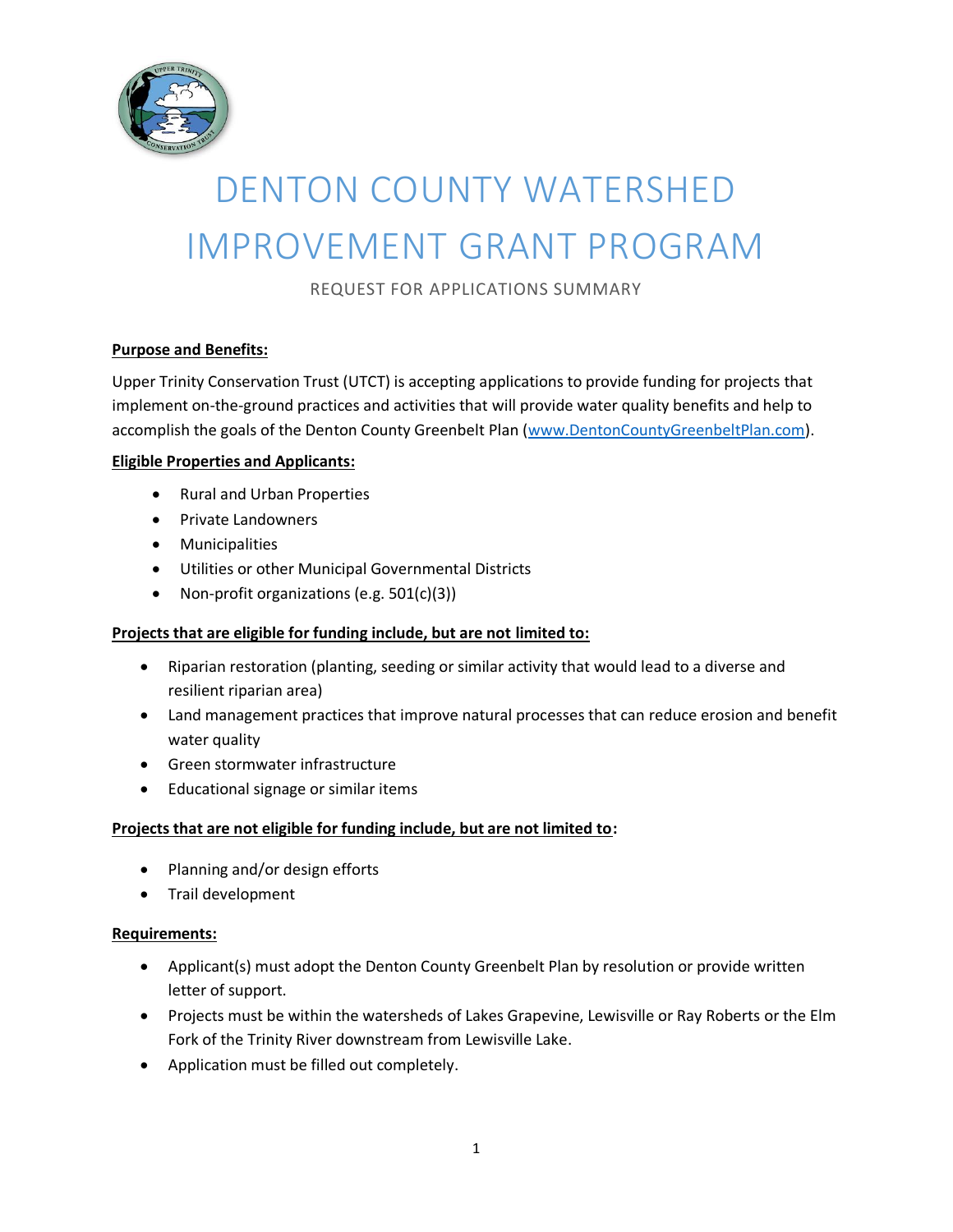

#### **Background and Purpose**

Denton County contains three major drinking water supply reservoirs (Lakes Grapevine, Lewisville and Ray Roberts) which are fed by thousands of miles of creeks and rivers that flow through privately-owned lands and cities. These reservoirs are also a major recreational and economic benefit for residents. As Denton County urbanizes, preserving riparian greenbelt corridors - the vegetated areas along creeks, rivers and lakes - will help protect water quality in the County's reservoirs.

The Denton County Greenbelt Plan (Plan) was adopted in 2017 as a guide to preserve riparian greenbelt corridors and protect water quality in the creeks, rivers and lakes in the County that act as a natural filter and help to stabilize banks, among other benefits. The Plan also encourages implementing green stormwater infrastructure practices to reduce the amount of stormwater runoff (and associated pollutants) from urbanized areas. More information about the Plan can be found at [www.DentonCountyGreenbeltPlan.com.](http://www.dentoncountygreenbeltplan.com/)

#### **Grant Guidelines and Requirements**

Upper Trinity Conservation Trust is accepting applications for projects that implement on-the-ground practices and activities that accomplish the goals of the Denton County Greenbelt Plan. Applicants must have either adopted the Plan by resolution or proclamation, have a co-applicant (Project Partner) that has adopted the Plan, or provide a written letter of support of the Plan that can be included with the application.

Applicants should submit proposals for projects that range in cost from \$5,000 - \$20,000 with the final funding amount to be determined by UTCT based on the value of the project and/or other projects that may be requesting funds. Projects with total costs greater than \$20,000 will be accepted but should consider including matching funds if needed to cover the costs of the project since UTCT funds are limited. UTCT funds may also be used as match for other grant opportunities. Please contact us to discuss this possibility. Projects will be scored and ranked based on the points assigned to each question in the application for a total of 100 points. Final decisions on funding projects will be made by the UTCT Board of Trustees.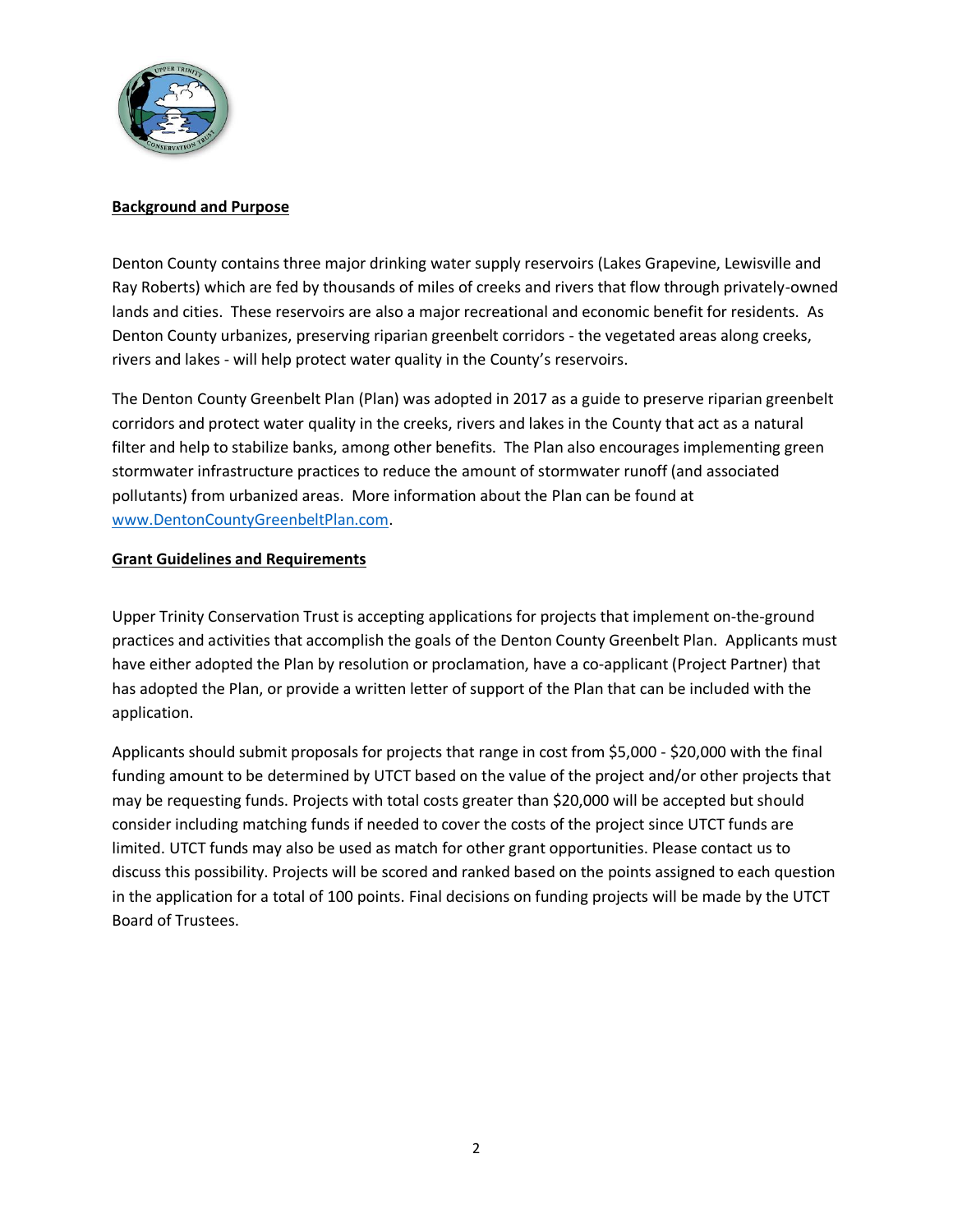

## Projects that are eligible for funding include, but are not limited to:

- Riparian restoration (planting, seeding or similar activity that would lead to a diverse and resilient riparian area)
- Land management practices that improve natural processes that can reduce erosion and benefit water quality
- Green stormwater infrastructure
- Educational signage or similar items

# Projects that are not eligible for funding include, but are not limited to:

- Planning and/or design efforts
- Trail development

# Eligible applicants include:

- Rural and Urban Properties
- Private Landowners
- Municipalities
- Utilities or other Municipal Governmental Districts
- Non-profit organizations (e.g. 501(c)(3))

# **For questions or to submit an application, contact Blake Alldredge (UTRWD) at 972-219-1228 or [balldredge@utrwd.com.](mailto:balldredge@utrwd.com)**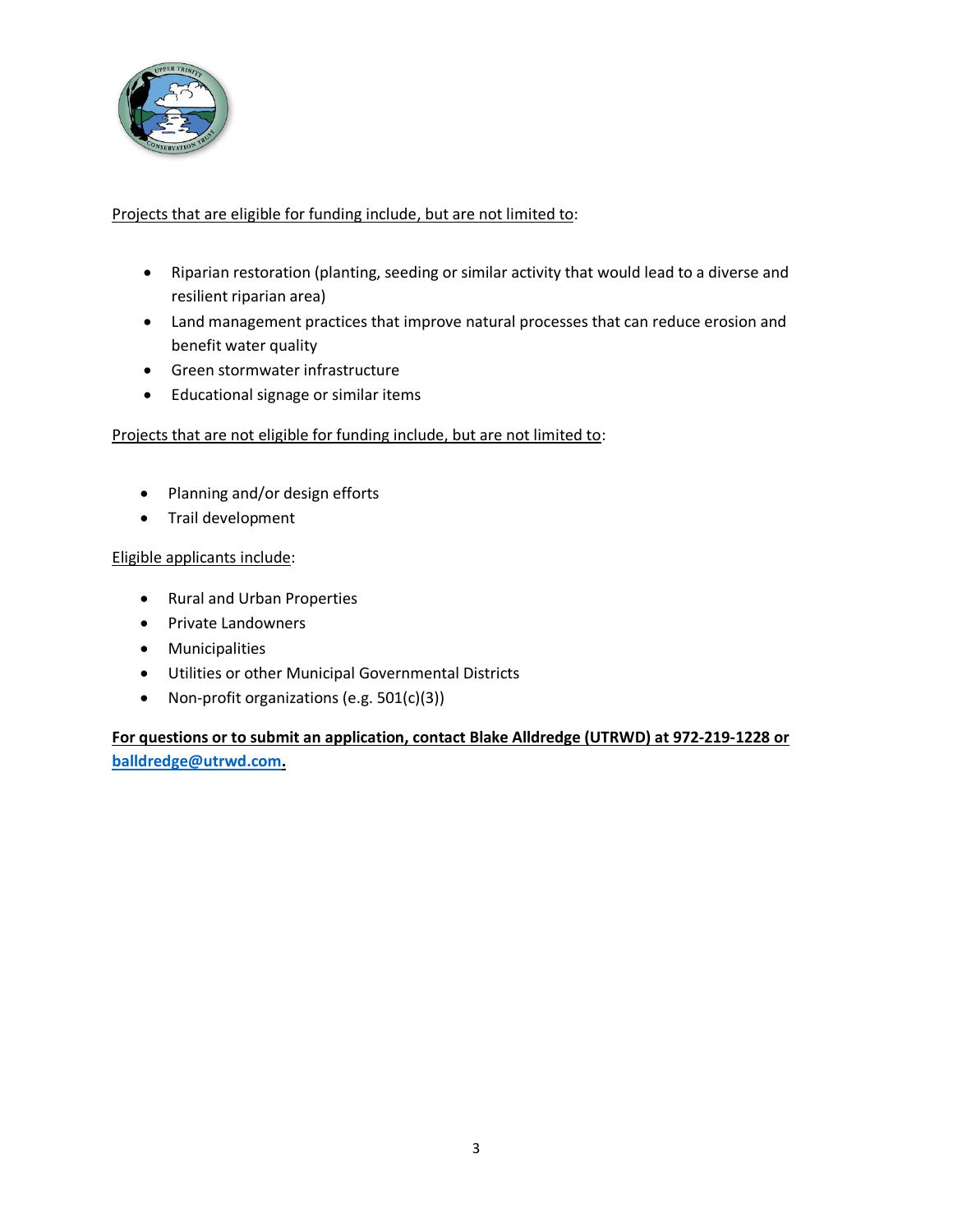

# GRANT APPLICATION FOR WATERSHED PROJECTS

Please fill in the information below each line. Please limit responses for 250 words or less in each section, unless otherwise noted.

PROJECT NAME

APPLICANT NAME AND ADDRESS

APPLICANT TYPE (CHECK ONE)

- o Landowner
- o Municipality
- o Utility or Other Governmental Entity
- o Non-Profit Organization

POINT OF CONTACT NAME, EMAIL AND PHONE NUMBER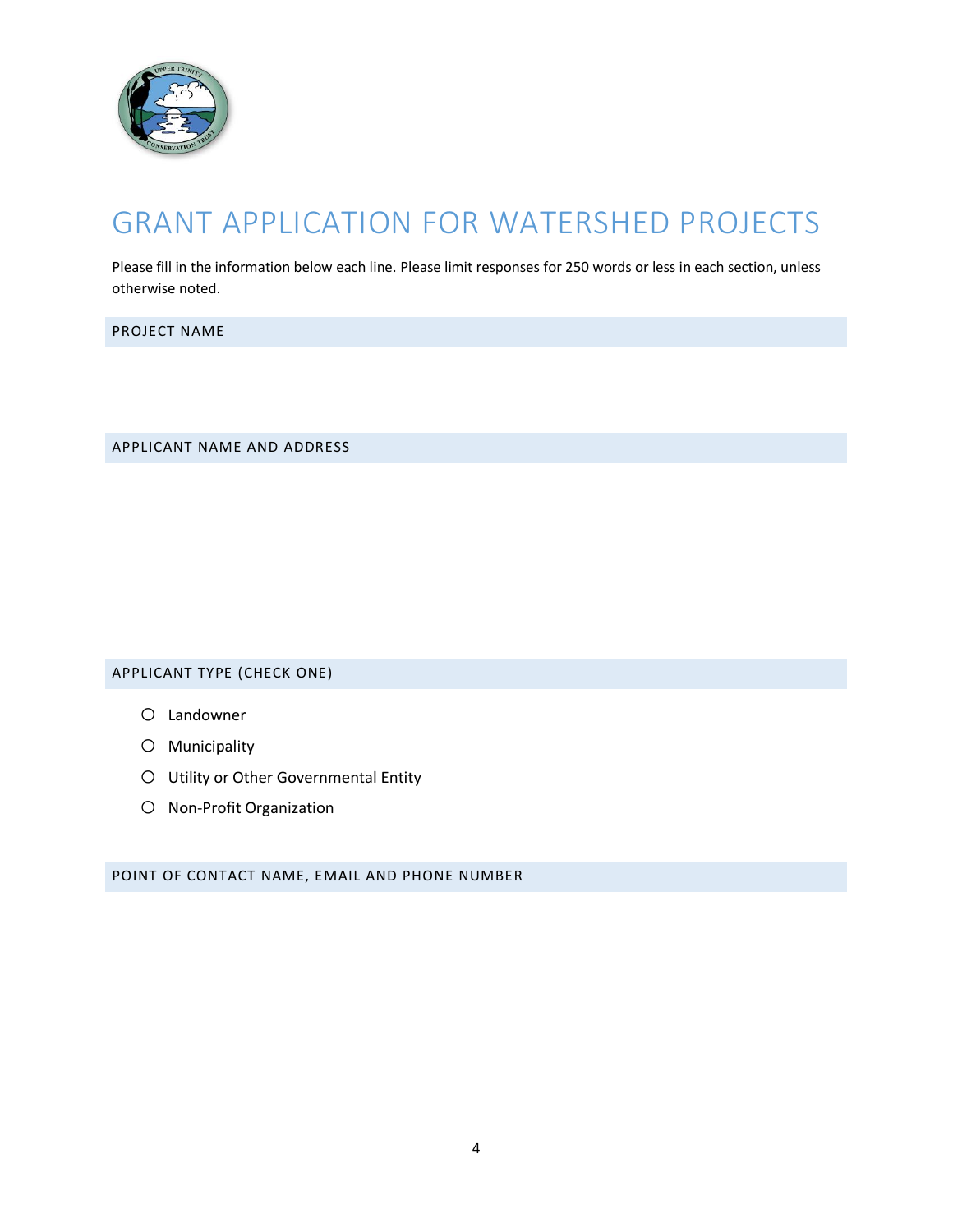

## WHO ARE THE OTHER PROJECT PARTNERS (CO-APPLICANTS)? HAVE ANY PROJECT PARTNERS ADOPTED THE DENTON COUNTY GREENBELT PLAN OR PROVIDED A WRITTEN LETTER OF SUPPORT?

1. PROJECT LOCATION & WATERSHED (DESCRIBE THE LANDSCAPE, WATERSHED LOCATED IN, ESTIMATED TIME TO COMPLETION OF PROJECT, ACREAGE INVOLVED, HOW IT IS MANAGED, ETC). IS THE PROJECT LOCATED AT AN AREA IDENTIFIED AS A PRIMARY OR SECONDARY STREAM IN THE GREENBELT PLAN? (VISIT [WWW.DENTONCOUNTYGREENBELTPLAN.COM](http://www.dentoncountygreenbeltplan.com/) FOR MORE INFO) [15 POINTS]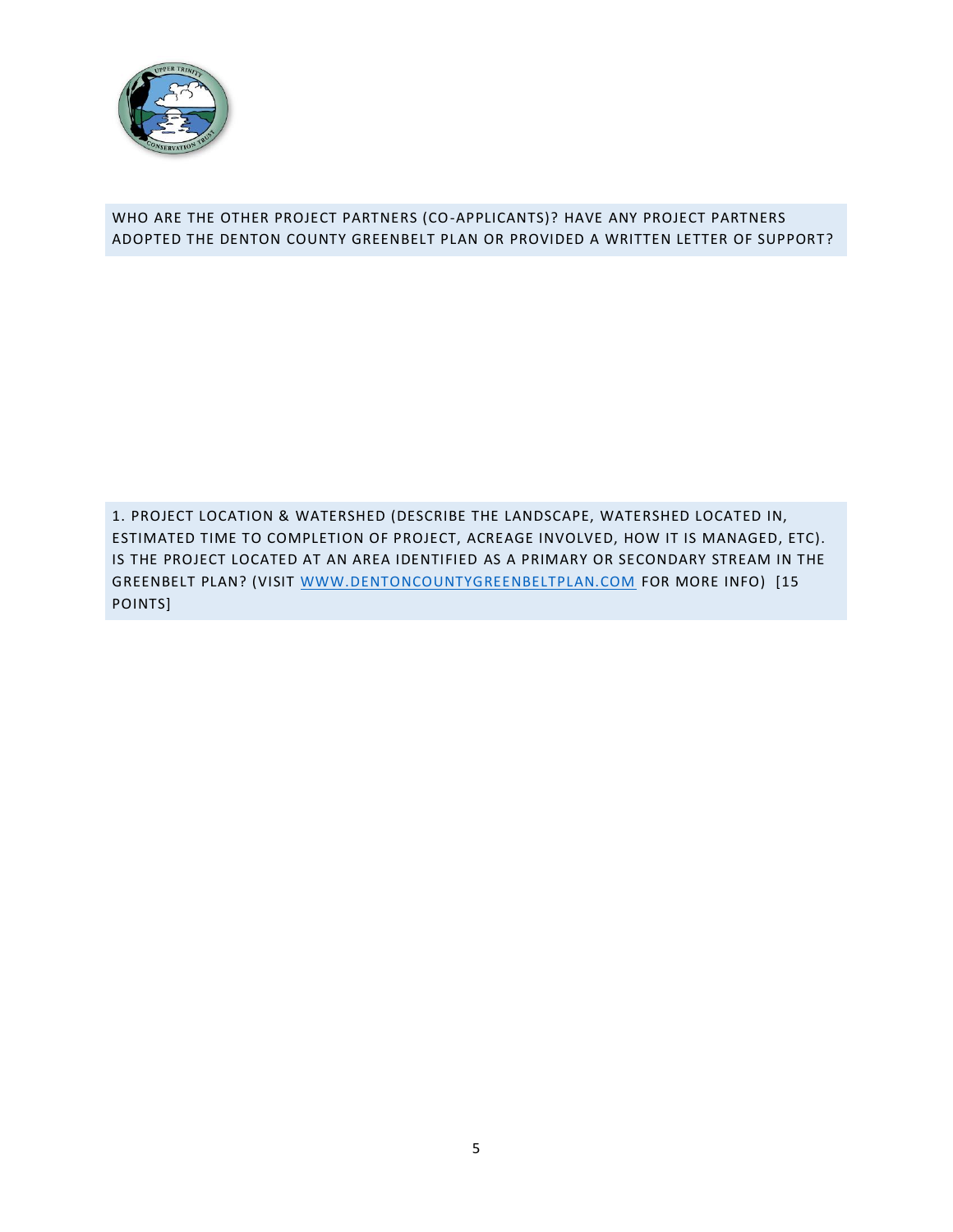

# 2. PROJECT SUMMARY – WHAT PROBLEM WILL THE PROJECT ADDRESS? INCLUDE MEASURABLE GOALS AND OBJECTIVES OF THE PROJECT. HOW DOES THE PROJECT ALIGN WITH THE DENTON COUNTY GREENBELT PLAN GOALS? [20 POINTS]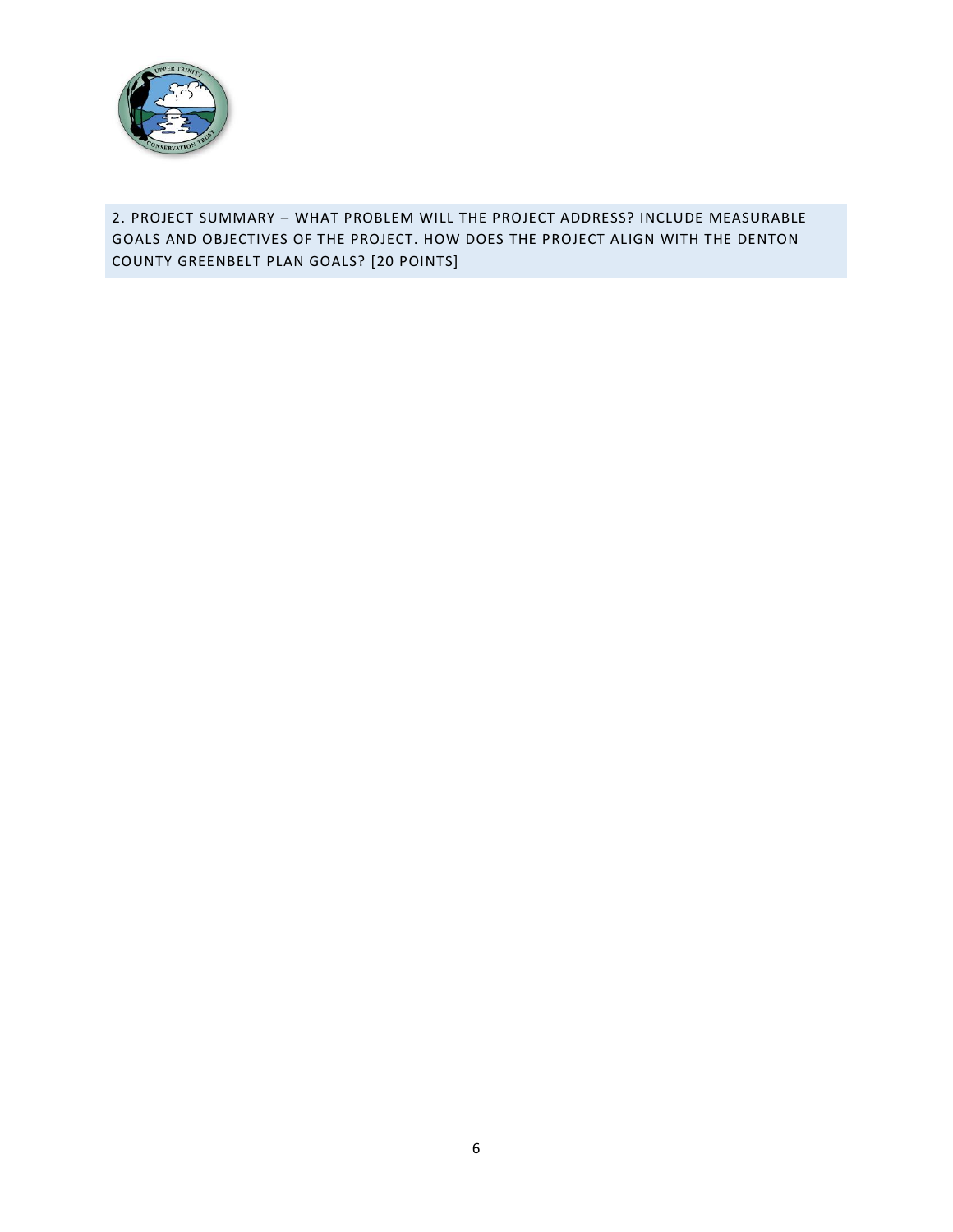

3. MEASUREABLE IMPACT – WHAT ARE THE EXPECTED WATER QUALITY/QUANTITY AND/OR LOCAL COMMUNITY BENEFITS FROM THE PROJECT AND HOW WILL THE BENEFITS BE QUANTIFIED? WILL VOLUNTEERS BE USED DURING THE PROJECT? [25 POINTS]

4. HOW WILL THE PROJECT BE MANAGED AND MONITORED OVER TIME? [10 POINTS]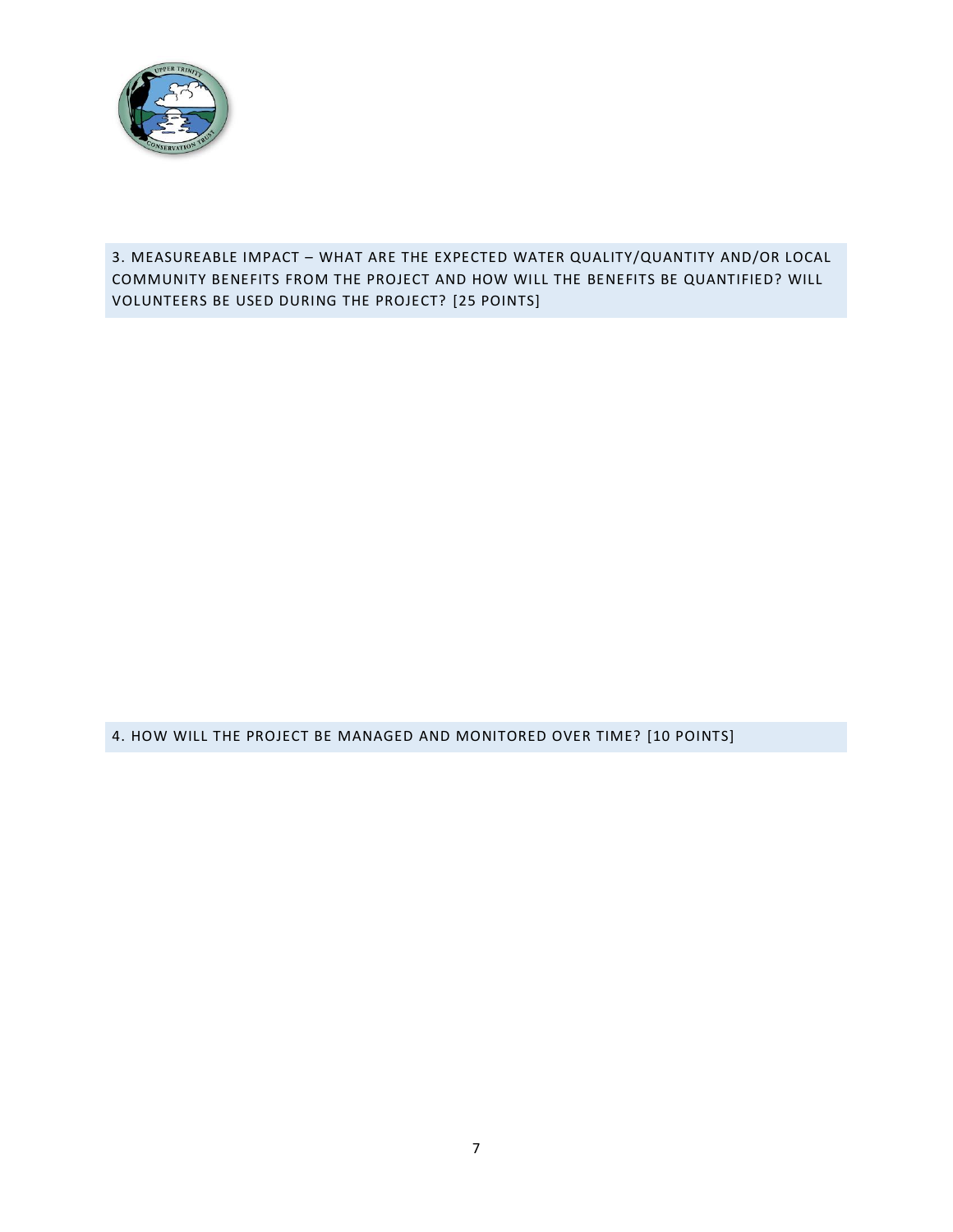

5. BUDGET SUMMARY – WHAT IS THE TOTAL BUDGET FOR THE PROJECT? HOW MUCH IS BEING REQUESTED FROM UTCT? PROVIDE A BREAKDOWN OF THE ESTIMATED COSTS FOR ALL THE SERVICES AND ITEMS PURCHASED FOR THE PROJECT. COSTS WILL BE REIMBURSED TO APPLICANT UP TO AGREED UPON AMOUNT. RECEIPTS OR VERIFICATION OF COSTS REQUIRED. MATCH (CASH OR IN-KIND) IS NOT REQUIRED, BUT PROJECTS THAT CONTAIN MATCHING FUNDS WILL RECEIVE A HIGHER SCORE. LANDOWNERS MAY BE EXEMPT FROM PROVIDING MATCHING FUNDS TO RECEIVE HIGHER SCORE. [20 POINTS]